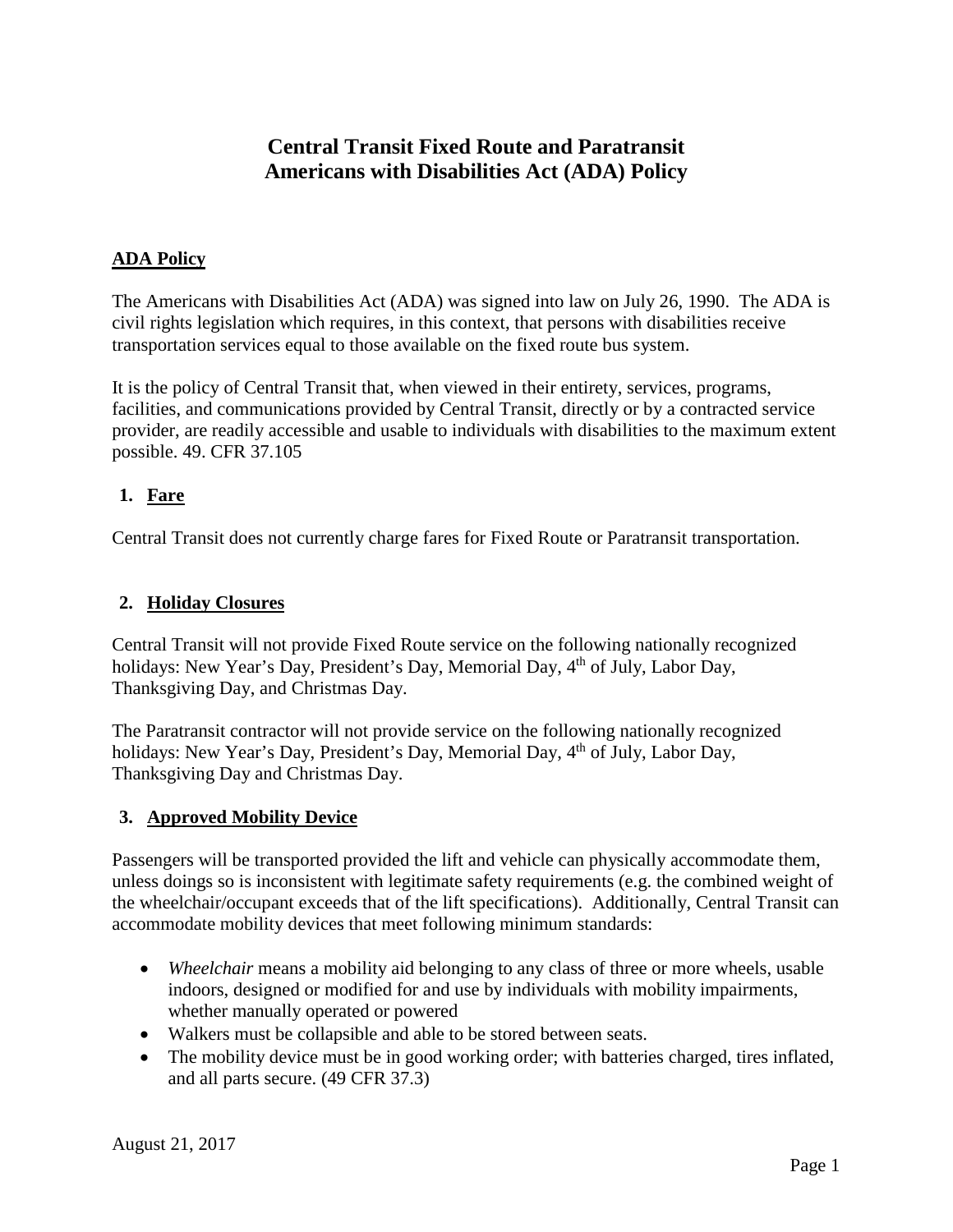# **4. Mobility Device Boarding or Exiting**

When occupying a lift or securement area, it is recommended that passengers apply the brakes on their mobility devices; however, they are not required to do so. With power chairs or scooters, it is recommended, but not mandatory to turn the power switch to the "off" position.

# **5. Portable Oxygen Use**

Individuals with disabilities who use portable oxygen devices are allowed to travel with respirators and properly secured portable oxygen supplies. Oxygen supplies must not obstruct the aisle. (49 CFR 37.167(h))

# **6. Securement Policy**

Operators will use front and rear tie-downs to secure mobility devices. Operators will secure mobility devices at the strongest parts of the device; however, the passenger can indicate the most optimal tie-down spot. The mobility device will be secured front facing unless otherwise requested by the passenger. Drivers will assist passengers with securement systems, ramps, and seatbelts; however, drivers cannot assist riders using power chairs or scooters with the operation of their equipment. Central Transit cannot refuse to transport someone if the passenger does not want their mobility device secured or whose mobility device cannot be satisfactorily restrained provided that mobility device fits within the definition described in Section 3. (49 CFR 37.165)

#### **7. Stop Announcements**

Stops at major intersections, transfer points, and destination points will be announced on fixed route buses. Transit operators will announce other stops upon request. (49 CFR 37.167 (a-c))

# **8. Personal Care Attendants**

A Personal Care Attendant (PCA) may ride with the passenger at no charge. A PCA is someone who travels with, and helps, a rider who is not able to travel alone. The passenger must provide their own PCA if one is needed. Please include on your Paratransit eligibility application form whether or not a PCA is needed. This information will guarantee a place for him or her to ride with the passenger.

Guests and companions may ride on an available space basis only; please be aware that a determination of available space may not be available until the evening prior to the scheduled trip. A companion is anyone who rides with the passenger who is not designated as a PCA. (49 CFR 37 (d))

# **9. Service Animals**

A service animal is any guide dog, signal dog, or other animal individually trained to work or perform tasks for an individual with a disability. In order to ride Central Transit fixed route or Paratransit buses: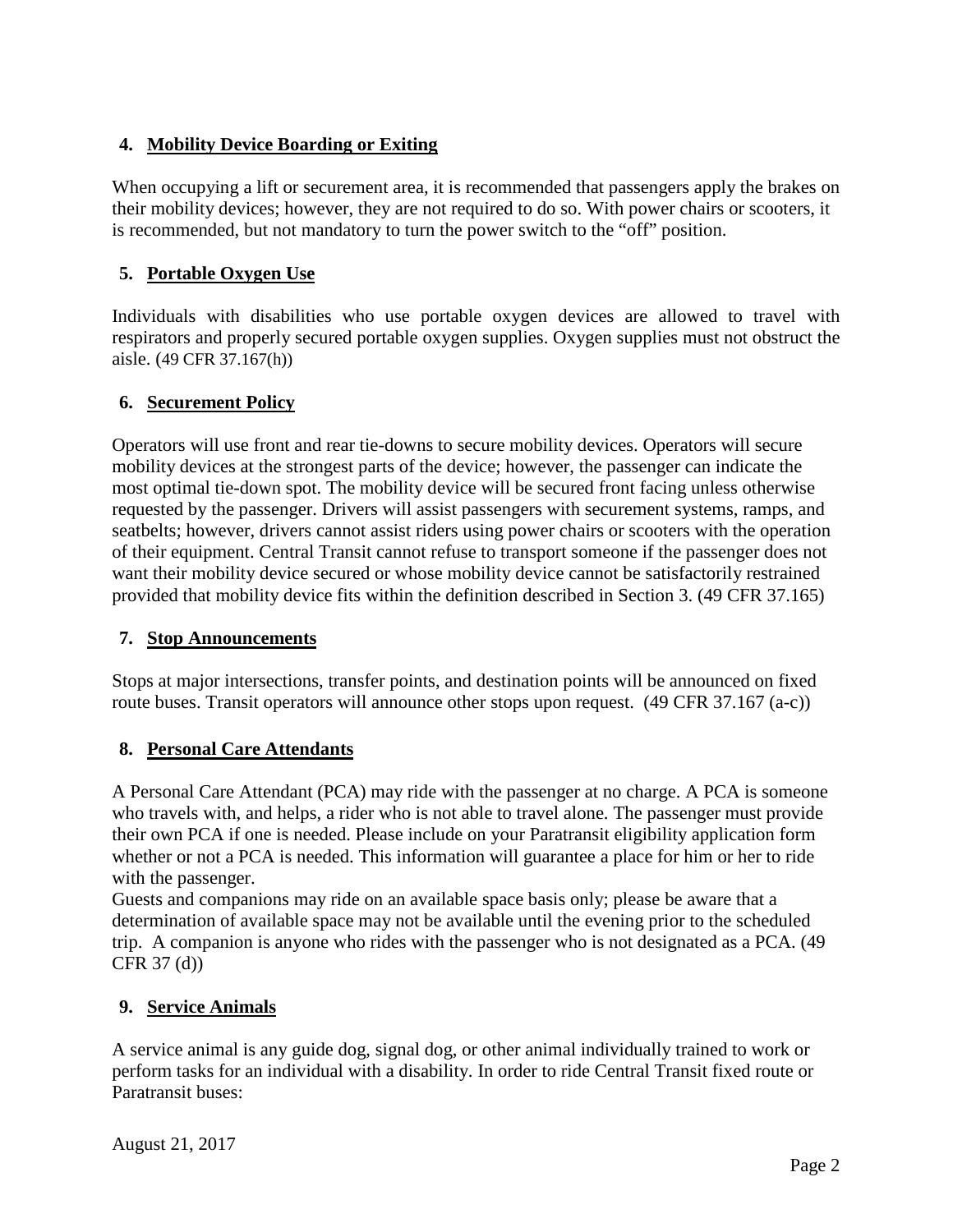- The service animal must be on a leash, tether or harness unless use of such a device would interfere with the task the service animal performs or the person's disability prevents use of such devices.
- Birds, reptiles, amphibians, rodents, and cats must be kept in an enclosed carrier/container.
- The animal must remain at your feet or on your lap. It may not sit on a vehicle seat.
- The animal must not be aggressive toward people or other animals. (49 CFR 37.167 (d)

# **10. Boarding Assistance**

Operators shall position the bus to make boarding and exiting as easy as possible for everyone and minimize the slope of the ramp. Bus operators shall provide assistance to passengers upon request. Passengers with disabilities shall be allowed adequate time to board and disembark the vehicle.

# **11. Maintenance of Lifts or Ramps**

Bus operators must test the lift or ramp during the pre-trip inspection. Break down of accessibility equipment must be reported immediately to dispatch. A vehicle with an inoperable lift or ramp must be removed from service as soon as possible and cannot be returned to service until repaired. If there is a lift or ramp failure, a replacement vehicle must be dispatched if the next trip to the destination of any passenger using a mobility device is scheduled in more than 30 minutes. If the next trip to the destination of any passenger using a mobility device is scheduled in 30 minutes or less, a replacement vehicle may be dispatched if available. (49.CFR 37.163)

# **12. Priority Seating**

Upon request, bus operators shall ask, but not require, passengers to yield priority seating at the front of the bus to seniors and persons with disabilities. Drivers are not required to enforce the priority seating designation beyond making such a request.

# **13. Reserved Seating**

Mobility device securement areas on buses are reserved. Passengers using common mobility aids shall be boarded if the securement areas are not otherwise occupied by a mobility device, regardless of the number of passengers on the bus. Bus operators are required to ask passengers sitting in the securement areas to move to other available seats or to stand.

# **14. Suspension of Service**

A rider's privileges may be suspended for any of the following infractions on any Central Transit or its contractor's property, including vehicles, bus stops, or stations:

- Smoking, vaping or carrying a lit pipe, cigar, or cigarette (unless in a designated smoking area).
- Discarding or dumping litter in places other than the recognized receptacles.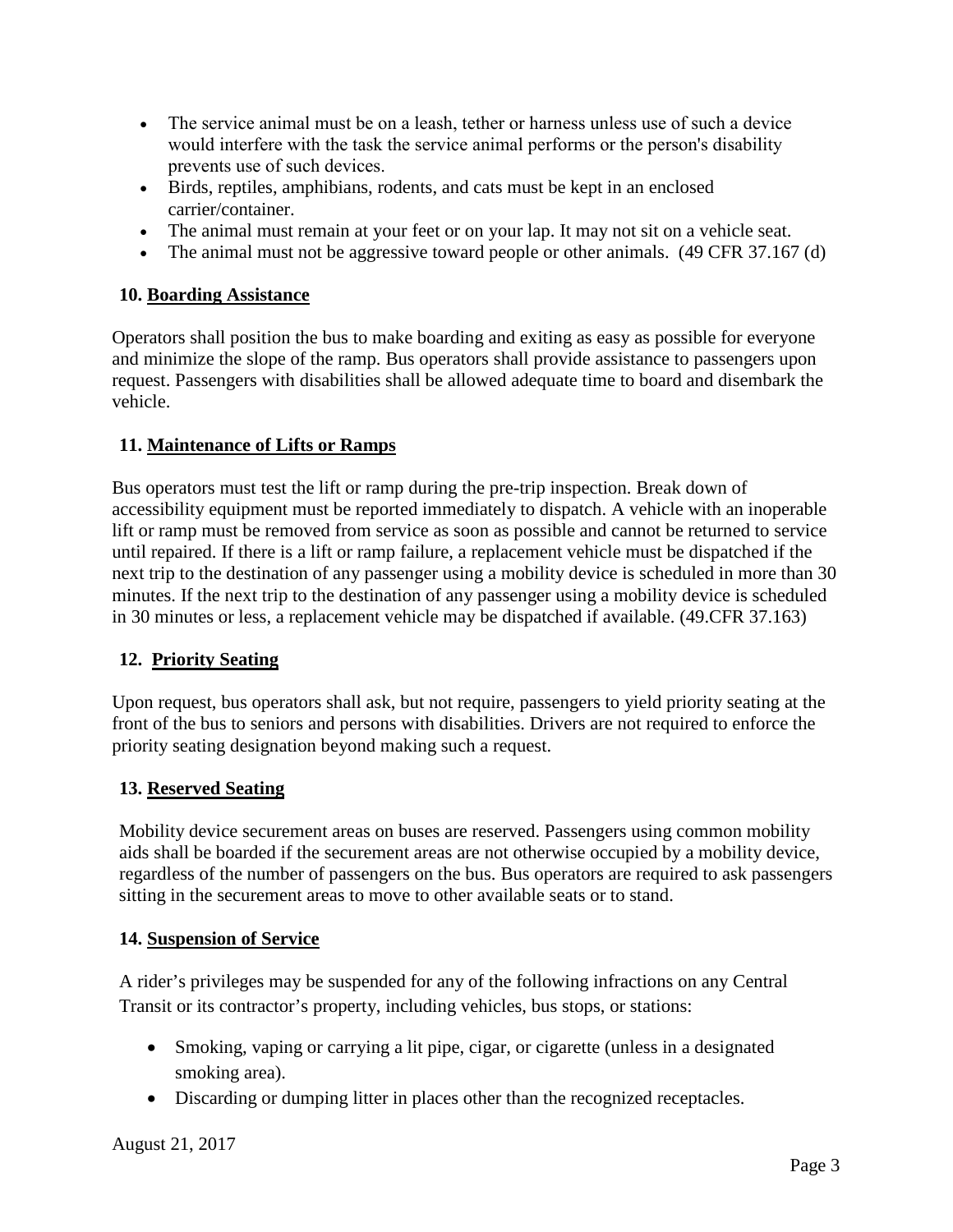- Consuming alcoholic beverages or in procession of alcoholic beverages.
- Loud, raucous, unruly, harmful, or harassing behavior.
- Engaging in other conduct that is inconsistent with the intended purpose of the transit facility, station, or vehicle. **(**RCW 9.91.025)
- Drinking from an uncovered container or eating on board a bus.

# **15. Notification of Policy**

Central Transit will notify the public of the ADA policy on the website and in the riders guide.

# **16. Paratransit**

*a. Eligibility Requirements:* A person may access Paratransit service if they have a disability or disabling health condition that prevents them from independently using the Central Transit fixed route service some or all of the time. 49 CFR 37.123

Presence of a disability or a disabling health condition by itself does not automatically make a person eligible for paratransit service. The ability to ride our fixed route buses is the basis for eligibility.

Applications will be reviewed by an eligibility specialist based on the following eligibility qualifications. A passenger is eligible for Paratransit service if they:

- are unable to board, ride, or exit a lift-equipped bus without assistance, OR
- need to use a lift but it cannot be deployed safely at your bus stop, OR
- have a disability that prevents travel to and from your bus stop under certain conditions, AND
- are certified to use Paratransit services.

The Paratransit service provider, or their agent, will respond to applicants in writing within 14 days of receiving the application. If the applicant does not receive an answer within 21 days, the applicant shall be treated as eligible and provided services until an answer is received.

*b. Categories of Eligibility:* A Central Transit applicant's eligibility may be classified as conditional, unconditional, or temporary. These categories are defined and mandated by the Americans with Disabilities Act (ADA) regulation.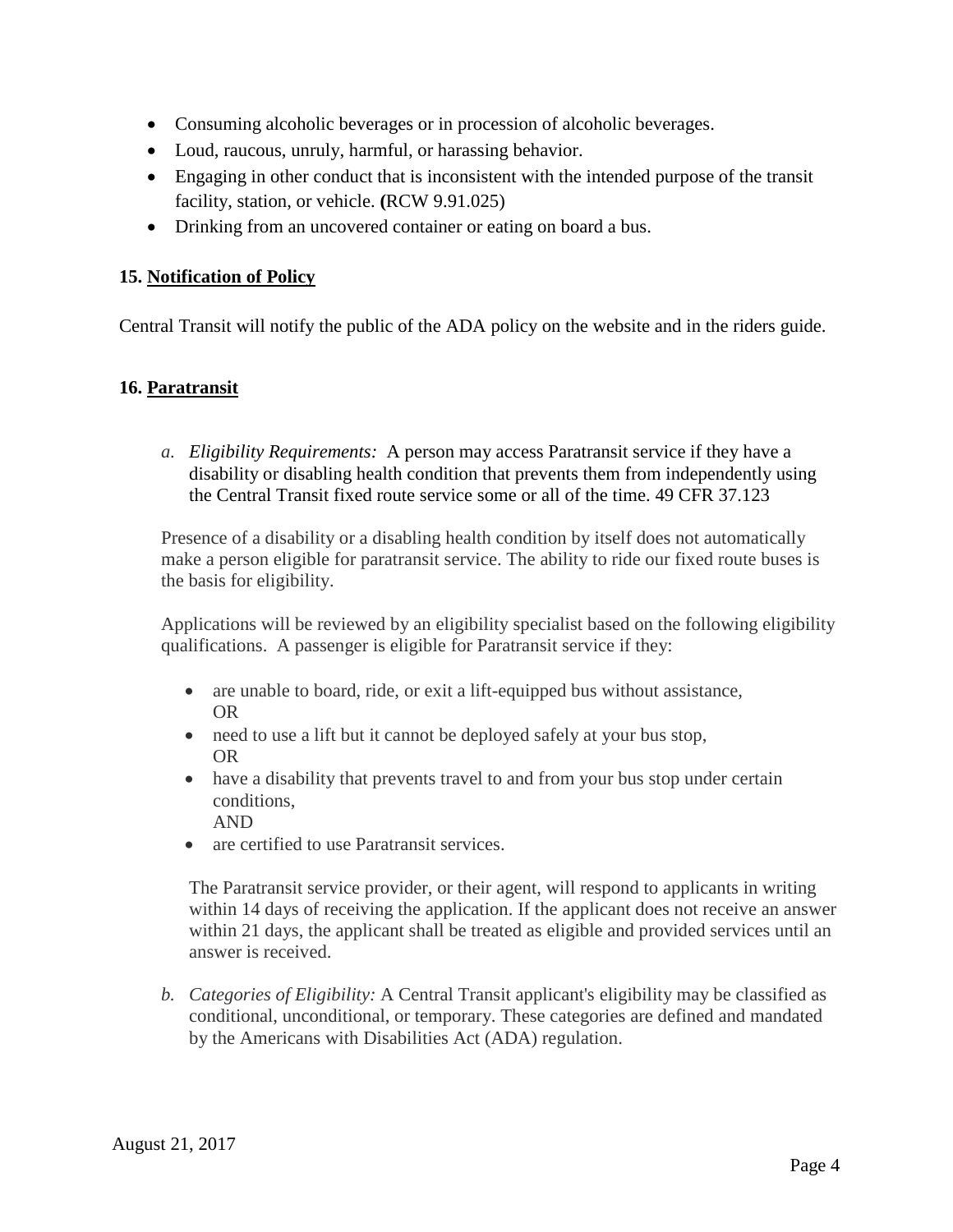| Category Type | Description                            | Type of eligibility |
|---------------|----------------------------------------|---------------------|
| Category 1    | A person with a disability who cannot  | Unconditional       |
|               | independently ride transit             |                     |
| Category 2    | Prevented by disability or             | Conditional         |
|               | combination of disability and          |                     |
|               | architectural barriers from getting to |                     |
|               | the boarding area                      |                     |
| Category 3    | Prevented from using fixed route       | Temporary           |
|               | during a certain amount of time        |                     |

- *c. Service Area:* Paratransit service is provided within 3/4 of a mile of Central Transit fixed-route service and within Ellensburg city limits except for commuter routes. 49 CFR 37.131 (a)
- *d. Origin to Destination Service:* Based on the functional ability of the rider at the time of application, the driver will provide one of the following types of trips 49.CFR 37.129

| Trip Type    | <i>Descriptions</i>                                             |
|--------------|-----------------------------------------------------------------|
| Curb to Curb | Customer taken from curb of pickup to curb of destination       |
| Door to Door | Customer taken from door of pickup point to door of destination |

- *e. Trip Scheduling:* Paratransit trips can be scheduled up to 14 days prior to the trip; reservations will be accepted from 8:00 am to 4:30 pm the day before the trip. No trip reservations will be accepted the day of the trip. Rides will be curb-to-curb unless previously arranged
- *f. Trip Cancelation:* Paratransit trips must be canceled by 2:00 pm on the day prior to the scheduled trip to avoid a late cancelation.
- *g. Missed/ Late Cancels:* Six (6) same-day cancels within a rolling 30-day period shall result in a five (5) business day suspension. After three (3) such suspensions, the passenger shall receive a 30-day suspension
- *h. Paratransit Trip Denials:* Trip denials are trips that are late or canceled by the service provider due to no fault of the passenger*.* The paratransit service provider will count all denials for service and will report them to the City representative. One denial of a multi-legged (multiple scheduled stops) trip will count as a denial for each leg of the trip. Upon missing one of trips, dispatch will contact the passenger to determine if they still want the later trips. If not, they will be canceled with no penalty to the passenger.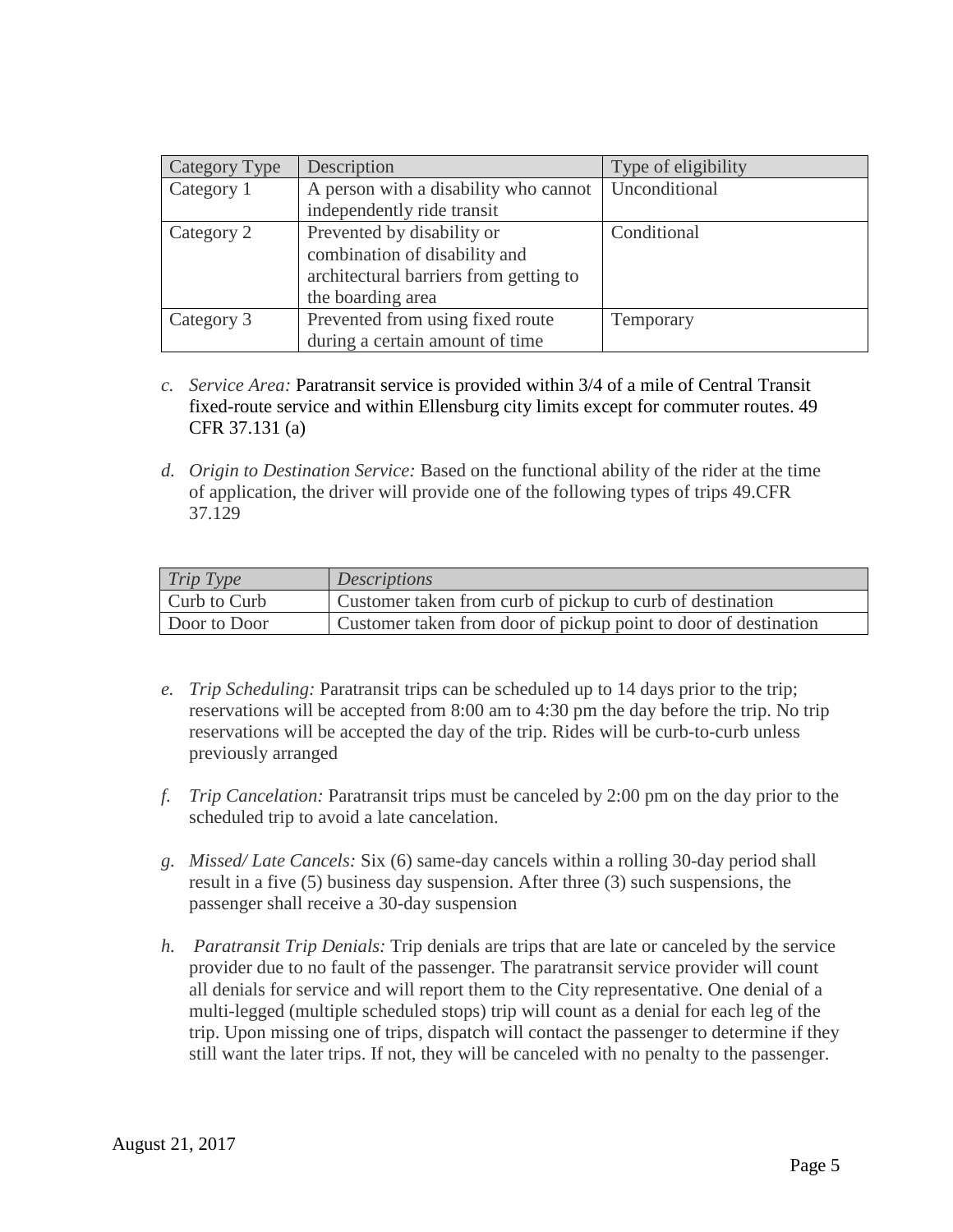*i.* Paratransit service operates the same hours as the Central Transit Fixed Route system:

| Monday-Friday: | 7:00am-9:30pm        |
|----------------|----------------------|
| Saturday:      | $7:45$ am- $7:00$ pm |
| Sunday:        | $7:45$ am- $7:00$ pm |

#### **17. Visitor Certification**

Visitors, defined as those eligible for ADA Complementary Paratransit at their normal place of residence which is not within Central Transit's service area, are eligible for 21 days of service in a 365-day period beginning on the first day the service is used by the visitor. For additional days of service, the individual is expected to register using the local eligibility procedures. For individuals who reside outside the Central Transit service jurisdictions, the paratransit service provider shall certify an individual with a disability as a visitor when providing documentation of residence and a statement that because of their disability they are unable to access the fixed route. (49 CFR 37.121)

#### **18. Complaint Process**

Central Transit and its contracted service provider are committed to providing safe, reliable, and accessible transportation options for the community. Customers wishing to file a complaint may contact:

> HopeSource 700 E. Mt. View, #501 Ellensburg, WA 98926 PH: (509- 933-2287) Fax: (509-925-1204)

Central Transit fixed route buses and many of the paratransit buses have on-board video recording systems. These systems will be used, when applicable, to answer and resolve rider inquiries and concerns. (RCW 46.07b)

#### **19. Reasonable Modification**

Requests for modifications of Central Transit paratransit policies, practices, or procedures to accommodate an individual with a disability may be made either in advance or at the time of the transportation service. Central Transit and its service provider are best able to address and accommodate a request when passengers make their requests before the trip. Contact the HopeSource customer service personnel at 509- 933-2287 with any questions or concerns.